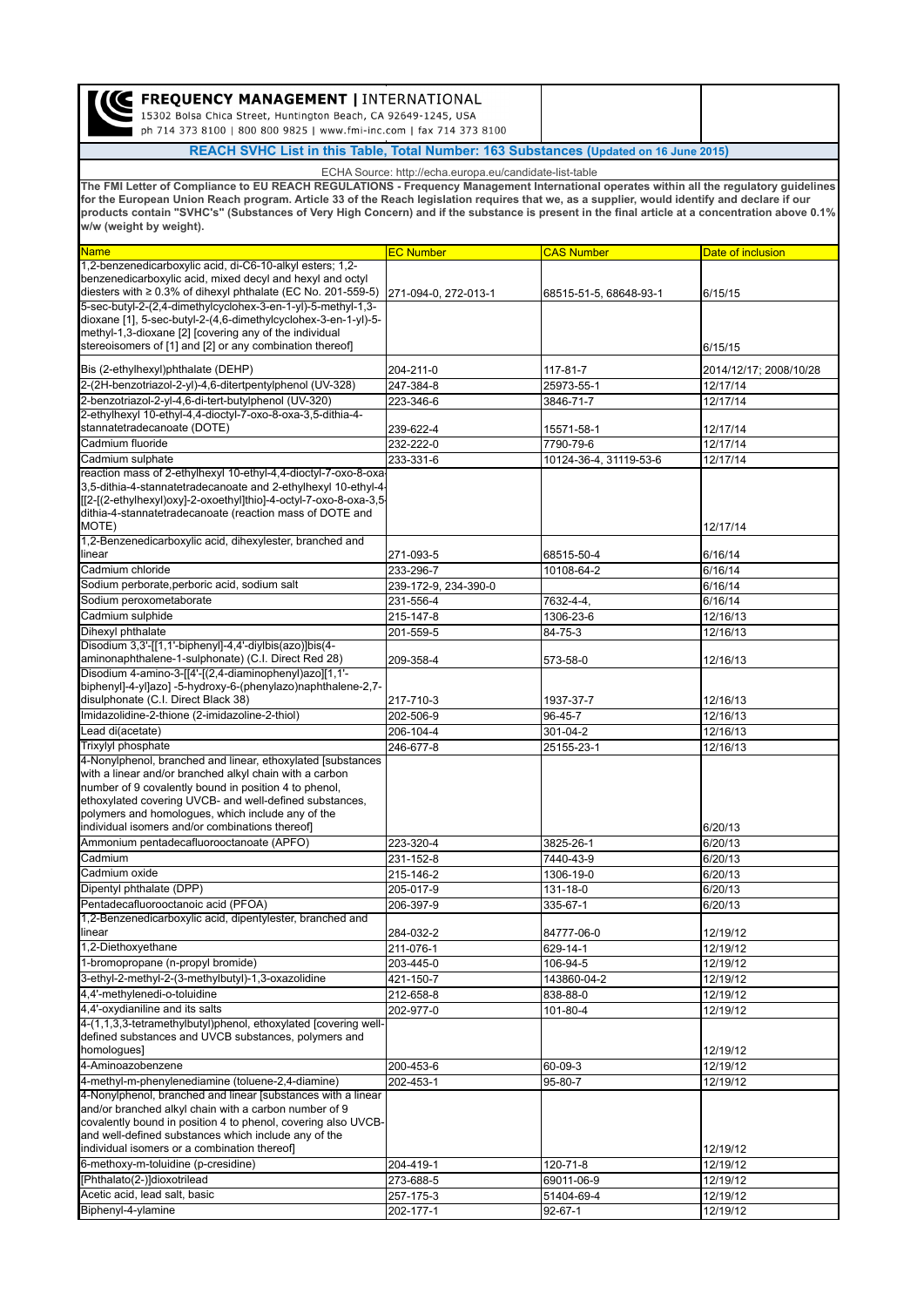| Bis(pentabromophenyl) ether (decabromodiphenyl ether)                                     |                  |                                |          |
|-------------------------------------------------------------------------------------------|------------------|--------------------------------|----------|
| (DecaBDE)                                                                                 | 214-604-9        | 1163-19-5                      | 12/19/12 |
|                                                                                           |                  |                                |          |
| Cyclohexane-1,2-dicarboxylic anhydride [1], cis-cyclohexane-                              |                  |                                |          |
| 1,2-dicarboxylic anhydride [2], trans-cyclohexane-1,2-                                    |                  |                                |          |
| dicarboxylic anhydride [3] [The individual cis- [2] and trans-                            |                  |                                |          |
| [3] isomer substances and all possible combinations of the cis 201-604-9, 236-086-3, 238- |                  | 85-42-7, 13149-00-3, 14166-21- |          |
| and trans-isomers [1] are covered by this entry]                                          | 009-9            |                                | 12/19/12 |
|                                                                                           |                  |                                |          |
| Diazene-1,2-dicarboxamide (C,C`-azodi(formamide)) (ADCA) 204-650-8                        |                  | 123-77-3                       | 12/19/12 |
| Dibutyltin dichloride (DBTC)                                                              | 211-670-0        | 683-18-1                       | 12/19/12 |
| Diethyl sulphate                                                                          | 200-589-6        | 64-67-5                        | 12/19/12 |
| Diisopentylphthalate                                                                      | 210-088-4        | 605-50-5                       | 12/19/12 |
| Dimethyl sulphate                                                                         | 201-058-1        | $77 - 78 - 1$                  | 12/19/12 |
| Dinoseb (6-sec-butyl-2,4-dinitrophenol)                                                   | 201-861-7        | 88-85-7                        | 12/19/12 |
|                                                                                           |                  |                                |          |
| Dioxobis(stearato)trilead                                                                 | 235-702-8        | 12578-12-0                     | 12/19/12 |
| Fatty acids, C16-18, lead salts                                                           | 292-966-7        | 91031-62-8                     | 12/19/12 |
| Furan                                                                                     | 203-727-3        | 110-00-9                       | 12/19/12 |
| Henicosafluoroundecanoic acid                                                             | 218-165-4        | 2058-94-8                      | 12/19/12 |
| Heptacosafluorotetradecanoic acid                                                         | 206-803-4        | 376-06-7                       | 12/19/12 |
| Hexahydromethylphthalic anhydride [1], Hexahydro-4-                                       |                  |                                |          |
| methylphthalic anhydride [2], Hexahydro-1-methylphthalic                                  |                  |                                |          |
| anhydride [3], Hexahydro-3-methylphthalic anhydride [4] [The                              |                  |                                |          |
| individual isomers [2], [3] and [4] (including their cis- and                             |                  |                                |          |
| trans- stereo isomeric forms) and all possible combinations of 247-094-1, 243-072-0, 256- |                  | 25550-51-0, 19438-60-9,        |          |
| the isomers [1] are covered by this entry]                                                | 356-4, 260-566-1 | 48122-14-1, 57110-29-9         | 12/19/12 |
| Lead bis(tetrafluoroborate)                                                               | 237-486-0        | 13814-96-5                     | 12/19/12 |
|                                                                                           |                  |                                |          |
| Lead cyanamidate                                                                          | 244-073-9        | 20837-86-9                     | 12/19/12 |
| Lead dinitrate                                                                            | 233-245-9        | 10099-74-8                     | 12/19/12 |
| Lead monoxide (lead oxide)                                                                | 215-267-0        | 1317-36-8                      | 12/19/12 |
| Lead oxide sulfate                                                                        | 234-853-7        | 12036-76-9                     | 12/19/12 |
| Lead titanium trioxide                                                                    | 235-038-9        | 12060-00-3                     | 12/19/12 |
| Lead titanium zirconium oxide                                                             | 235-727-4        | 12626-81-2                     | 12/19/12 |
|                                                                                           |                  |                                |          |
| Methoxyacetic acid                                                                        | 210-894-6        | 625-45-6                       | 12/19/12 |
| Methyloxirane (Propylene oxide)                                                           | 200-879-2        | 75-56-9                        | 12/19/12 |
| N,N-dimethylformamide                                                                     | 200-679-5        | 68-12-2                        | 12/19/12 |
| N-methylacetamide                                                                         | 201-182-6        | 79-16-3                        | 12/19/12 |
| N-pentyl-isopentylphthalate                                                               |                  | 776297-69-9                    | 12/19/12 |
| o-aminoazotoluene                                                                         | 202-591-2        | 97-56-3                        | 12/19/12 |
|                                                                                           |                  |                                |          |
| o-Toluidine                                                                               | 202-429-0        | 95-53-4                        | 12/19/12 |
| Orange lead (lead tetroxide)                                                              | 215-235-6        | 1314-41-6                      | 12/19/12 |
| Pentacosafluorotridecanoic acid                                                           | 276-745-2        | 72629-94-8                     | 12/19/12 |
| Pentalead tetraoxide sulphate                                                             | 235-067-7        | 12065-90-6                     | 12/19/12 |
| Pyrochlore, antimony lead yellow                                                          | 232-382-1        | 8012-00-8                      | 12/19/12 |
| Silicic acid                                                                              |                  |                                |          |
| (H <sub>2</sub> Si <sub>2</sub> O <sub>5</sub> ), barium                                  |                  |                                |          |
| salt (1:1), lead-doped [with lead (Pb) content above the                                  |                  |                                |          |
| applicable generic concentration limit for 'toxicity for                                  |                  |                                |          |
| reproduction' Repr. 1A (CLP) or category 1 (DSD), the                                     |                  |                                |          |
| substance is a member of the group entry of lead                                          |                  |                                |          |
| compounds, with index number 082-001-00-6 in Regulation                                   |                  |                                |          |
| (EC) No 1272/2008]                                                                        | 272-271-5        | 68784-75-8                     | 12/19/12 |
| Silicic acid, lead salt                                                                   |                  |                                |          |
|                                                                                           | 234-363-3        | 11120-22-2                     | 12/19/12 |
| Sulfurous acid, lead salt, dibasic                                                        | 263-467-1        | 62229-08-7                     | 12/19/12 |
| Tetraethyllead                                                                            | 201-075-4        | 78-00-2                        | 12/19/12 |
| Tetralead trioxide sulphate                                                               | 235-380-9        | 12202-17-4                     | 12/19/12 |
| Tricosafluorododecanoic acid                                                              | 206-203-2        | 307-55-1                       | 12/19/12 |
| Trilead bis(carbonate) dihydroxide                                                        | 215-290-6        | 1319-46-6                      | 12/19/12 |
| Trilead dioxide phosphonate                                                               | 235-252-2        | 12141-20-7                     | 12/19/12 |
| 1,2-bis(2-methoxyethoxy)ethane (TEGDME,triglyme)                                          |                  |                                |          |
|                                                                                           | 203-977-3        | 112-49-2                       | 6/18/12  |
| 1,2-dimethoxyethane, ethylene glycol dimethyl ether                                       |                  |                                |          |
| (EGDME)                                                                                   | 203-794-9        | $110 - 71 - 4$                 | 6/18/12  |
| 1,3,5-Tris(oxiran-2-ylmethyl)-1,3,5-triazinane-2,4,6-trione                               |                  |                                |          |
| (TGIC)                                                                                    | 219-514-3        | 2451-62-9                      | 6/18/12  |
| 1,3,5-tris[(2S and 2R)-2,3-epoxypropyl]-1,3,5-triazine-2,4,6-                             |                  |                                |          |
| $(1H, 3H, 5H)$ -trione ( $\beta$ -TGIC)                                                   | 423-400-0        | 59653-74-6                     | 6/18/12  |
| 4,4'-bis(dimethylamino)-4"-(methylamino)trityl alcohol [with ≥                            |                  |                                |          |
| 0.1% of Michler's ketone (EC No. 202-027-5) or Michler's                                  |                  |                                |          |
| base (EC No. 202-959-2)]                                                                  | 209-218-2        | 561-41-1                       | 6/18/12  |
| 4,4'-bis(dimethylamino)benzophenone (Michler's ketone)                                    | 202-027-5        | 90-94-8                        | 6/18/12  |
| [4-[4,4'-bis(dimethylamino) benzhydrylidene]cyclohexa-2,5-                                |                  |                                |          |
| dien-1-ylidene]dimethylammonium chloride (C.I. Basic Violet                               |                  |                                |          |
| 3) [with ≥ 0.1% of Michler's ketone (EC No. 202-027-5) or                                 |                  |                                |          |
| Michler's base (EC No. 202-959-2)]                                                        | 208-953-6        | 548-62-9                       | 6/18/12  |
|                                                                                           |                  |                                |          |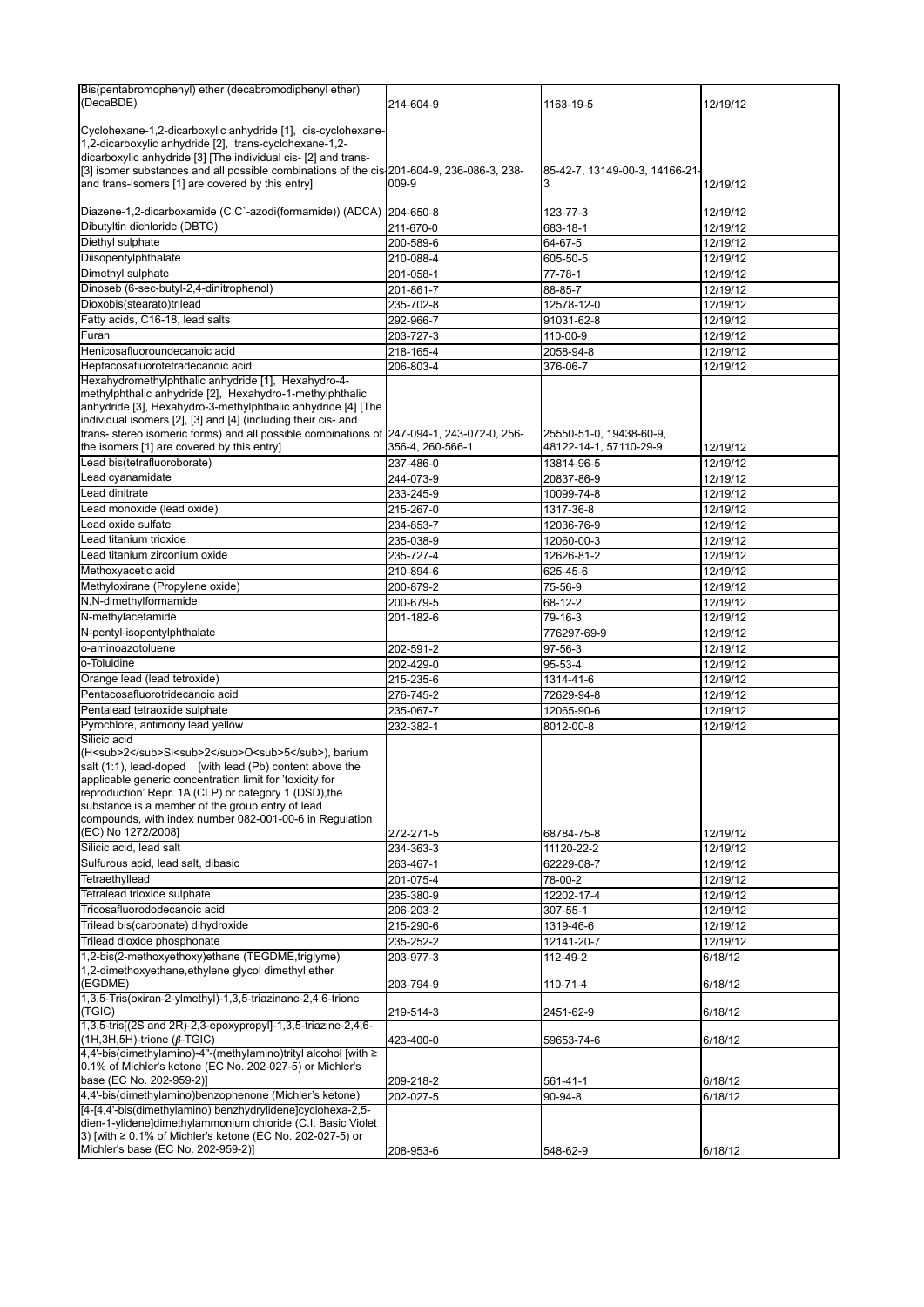| [4-[[4-anilino-1-naphthyl][4-                                            |                        |                       |                         |
|--------------------------------------------------------------------------|------------------------|-----------------------|-------------------------|
| -1-dimethylamino)phenyl]methylene]cyclohexa-2,5-dien)                    |                        |                       |                         |
| ylidene] dimethylammonium chloride (C.I. Basic Blue 26)                  |                        |                       |                         |
| [with ≥ 0.1% of Michler's ketone (EC No. 202-027-5) or                   |                        |                       |                         |
| Michler's base (EC No. 202-959-2)]                                       | 219-943-6              | 2580-56-5             | 6/18/12                 |
| Diboron trioxide                                                         | 215-125-8              | 1303-86-2             | 6/18/12                 |
| Formamide                                                                |                        |                       |                         |
|                                                                          | 200-842-0              | 75-12-7               | 6/18/12                 |
| Lead(II) bis(methanesulfonate)                                           | 401-750-5              | 17570-76-2            | 6/18/12                 |
|                                                                          |                        |                       |                         |
| N,N,N',N'-tetramethyl-4,4'-methylenedianiline (Michler's base) 202-959-2 |                        | 101-61-1              | 6/18/12                 |
| $\alpha, \alpha$ -Bis[4-(dimethylamino)phenyl]-4                         |                        |                       |                         |
| (phenylamino)naphthalene-1-methanol (C.I. Solvent Blue 4)                |                        |                       |                         |
| [with ≥ 0.1% of Michler's ketone (EC No. 202-027-5) or                   |                        |                       |                         |
| Michler's base (EC No. 202-959-2)]                                       | 229-851-8              | 6786-83-0             | 6/18/12                 |
| 1,2-Dichloroethane                                                       | 203-458-1              | 107-06-2              | 12/19/11                |
| 2,2'-dichloro-4,4'-methylenedianiline                                    | 202-918-9              | 101-14-4              | 12/19/11                |
| 2-Methoxyaniline, o-Anisidine                                            |                        |                       |                         |
|                                                                          | 201-963-1              | $90 - 04 - 0$         | 12/19/11                |
| 4-(1,1,3,3-tetramethylbutyl)phenol                                       | 205-426-2              | 140-66-9              | 12/19/11                |
|                                                                          |                        |                       |                         |
| Aluminosilicate Refractory Ceramic Fibres are fibres covered             |                        |                       |                         |
| by index number 650-017-00-8 in Annex VI, part 3, table 3.1              |                        |                       |                         |
| of Regulation (EC) No 1272/2008 of the European Parliament               |                        |                       |                         |
| and of the Council of 16 December 2008 on classification,                |                        |                       |                         |
| labelling and packaging of substances and mixtures, and fulfil           |                        |                       |                         |
| the three following conditions: a) oxides of aluminium and               |                        |                       |                         |
| silicon are the main components present (in the fibres) within           |                        |                       |                         |
| variable concentration ranges b) fibres have a length                    |                        |                       |                         |
| weighted geometric mean diameter less two standard                       |                        |                       |                         |
| geometric errors of 6 or less micrometres (µm) c) alkaline               |                        |                       |                         |
| oxide and alkali earth oxide (Na2O+K2O+CaO+MqO+BaO)                      |                        |                       |                         |
| content less or equal to 18% by weight                                   |                        |                       |                         |
|                                                                          |                        |                       | 12/19/11                |
| Arsenic acid                                                             | 231-901-9              | 7778-39-4             | 12/19/11                |
| Bis(2-methoxyethyl) ether                                                | 203-924-4              | 111-96-6              | 12/19/11                |
| Bis(2-methoxyethyl) phthalate                                            | 204-212-6              | 117-82-8              | 12/19/11                |
| Calcium arsenate                                                         | 231-904-5              | 7778-44-1             | 12/19/11                |
|                                                                          |                        |                       |                         |
| Dichromium tris(chromate)                                                | 246-356-2              | 24613-89-6            | 12/19/11                |
| Formaldehyde, oligomeric reaction products with aniline                  | 500-036-1              | 25214-70-4            | 12/19/11                |
| Lead diazide, Lead azide                                                 | 236-542-1              | 13424-46-9            | 12/19/11                |
| Lead dipicrate                                                           | 229-335-2              | 6477-64-1             | 12/19/11                |
| Lead styphnate                                                           | 239-290-0              | 15245-44-0            | 12/19/11                |
|                                                                          |                        |                       |                         |
| N,N-dimethylacetamide                                                    | 204-826-4              | 127-19-5              | 12/19/11                |
| Pentazinc chromate octahydroxide                                         | 256-418-0              | 49663-84-5            | 12/19/11                |
| Phenolphthalein                                                          | 201-004-7              | 77-09-8               | 12/19/11                |
| Potassium hydroxyoctaoxodizincatedichromate                              | 234-329-8              | 11103-86-9            | 12/19/11                |
| Trilead diarsenate                                                       |                        |                       |                         |
|                                                                          | 222-979-5              | 3687-31-8             | 12/19/11                |
|                                                                          |                        |                       |                         |
|                                                                          |                        |                       |                         |
| Zirconia Aluminosilicate Refractory Ceramic Fibres are fibres            |                        |                       |                         |
| covered by index number 650-017-00-8 in Annex VI, part 3,                |                        |                       |                         |
| table 3.1 of Regulation (EC) No 1272/2008 of the European                |                        |                       |                         |
| Parliament and of the Council of 16 December 2008 on                     |                        |                       |                         |
| classification, labelling and packaging of substances and                |                        |                       |                         |
| mixtures, and fulfil the three following conditions: a) oxides of        |                        |                       |                         |
| aluminium, silicon and zirconium are the main components                 |                        |                       |                         |
| present (in the fibres) within variable concentration ranges b)          |                        |                       |                         |
| fibres have a length weighted geometric mean diameter less               |                        |                       |                         |
| two standard geometric errors of 6 or less micrometres (um).             |                        |                       |                         |
| c) alkaline oxide and alkali earth oxide                                 |                        |                       |                         |
| (Na2O+K2O+CaO+MgO+BaO) content less or equal to 18%                      |                        |                       |                         |
|                                                                          |                        |                       |                         |
| by weight                                                                |                        |                       | 12/19/11                |
| Cobalt dichloride                                                        | 231-589-4              | 7646-79-9             | 2011/06/20 - 2008/10/28 |
| 1,2,3-trichloropropane                                                   | 202-486-1              | 96-18-4               | 6/20/11                 |
| 1,2-Benzenedicarboxylic acid, di-C6-8-branched alkyl esters,             |                        |                       |                         |
| C7-rich                                                                  | 276-158-1              | 71888-89-6            | 6/20/11                 |
| 1,2-Benzenedicarboxylic acid, di-C7-11-branched and linear               |                        |                       |                         |
| alkyl esters                                                             |                        |                       |                         |
|                                                                          | 271-084-6              | 68515-42-4            | 6/20/11                 |
| 1-Methyl-2-pyrrolidone (NMP)                                             | 212-828-1              | 872-50-4              | 6/20/11                 |
| 2-Ethoxyethyl acetate                                                    | 203-839-2              | 111-15-9              | 6/20/11                 |
| Hydrazine                                                                | 206-114-9              | 302-01-2, 7803-57-8   | 6/20/11                 |
| Strontium chromate                                                       | 232-142-6              | 7789-6-2,             | 6/20/11                 |
|                                                                          |                        |                       |                         |
| 2-Ethoxyethanol                                                          | 203-804-1              | 110-80-5              | 12/15/10                |
| 2-Methoxyethanol                                                         |                        | 109-86-4              | 12/15/10                |
| Acids generated from chromium trioxide and their oligomers.              | 203-713-7              |                       |                         |
|                                                                          |                        |                       |                         |
| Names of the acids and their oligomers: Chromic acid,                    |                        |                       |                         |
| Dichromic acid, Oligomers of chromic acid and dichromic                  |                        |                       |                         |
| acid.                                                                    |                        |                       |                         |
|                                                                          | 231-801-5, 236-881-5   | 7738-94-5, 13530-68-2 | 12/15/10                |
| Chromium trioxide                                                        | 215-607-8              | 1333-82-0             | 12/15/10                |
| Cobalt(II) carbonate<br>Cobalt(II) diacetate                             | 208-169-4<br>200-755-8 | 513-79-1<br>71-48-7   | 12/15/10<br>12/15/10    |